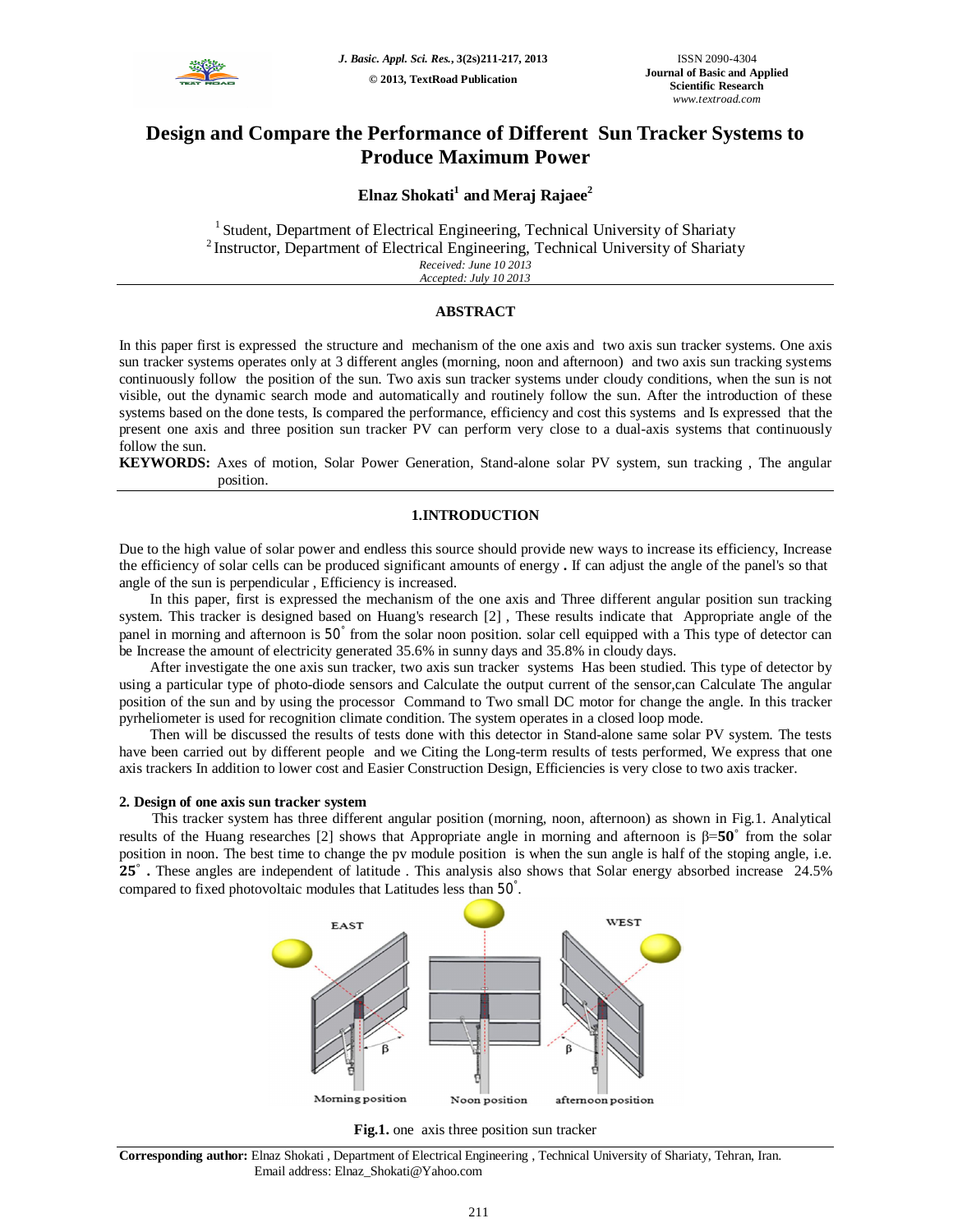#### Shokati and Rajaee, 2013

structure of this tracker consists of a three major components: solar cell frame, supporting frame and shifting mechanism as shown in Fig.2.



**Fig.2.** The simple design of a one axis tracker

Control algorithm and Measurement functions for moving pv module, Execute by the processor that can be AVR microcontroller. By using the timer on the determined time Command to DC motor for rotation. the consumable energy has very low for start this engines.

This tracker has a low cost due to its simple structure and is suitable for mass production. This tracker With limited control only for three position which will greatly reduce the tracking malfunctions due to disturbance or noises of environment. According to the Fig.3 easily be installed on walls of buildings and Takes up a little space but for Installing Fixed modules on the roof surface of buildings Need to waterproof and insulate the cause of wind, hurricanes and earthquakes that the cost is very hiegh but whit this structure can be easily installed . also according to done tests in Taipei area can Increase Production of electricity to 23.6% [1]. This increase can be more in the areas with abundant solar resources.



**Fig.3.** installing tracker system on buildings

### **3.design of two axis sun tracker system**

This system moves on two axis North-South and East-West. as shown in Fig.4 by using a sensor is determined the position of sun.



**Fig.4.** A typical of the sensor is used

This sensor consists of a four-quadrant photodiode . Fig.5 shows four main zones north-east (NE), north-west (NW),south-west (SW) and south-east (SE). Through an aperture a beam of light illuminates a part of the four zones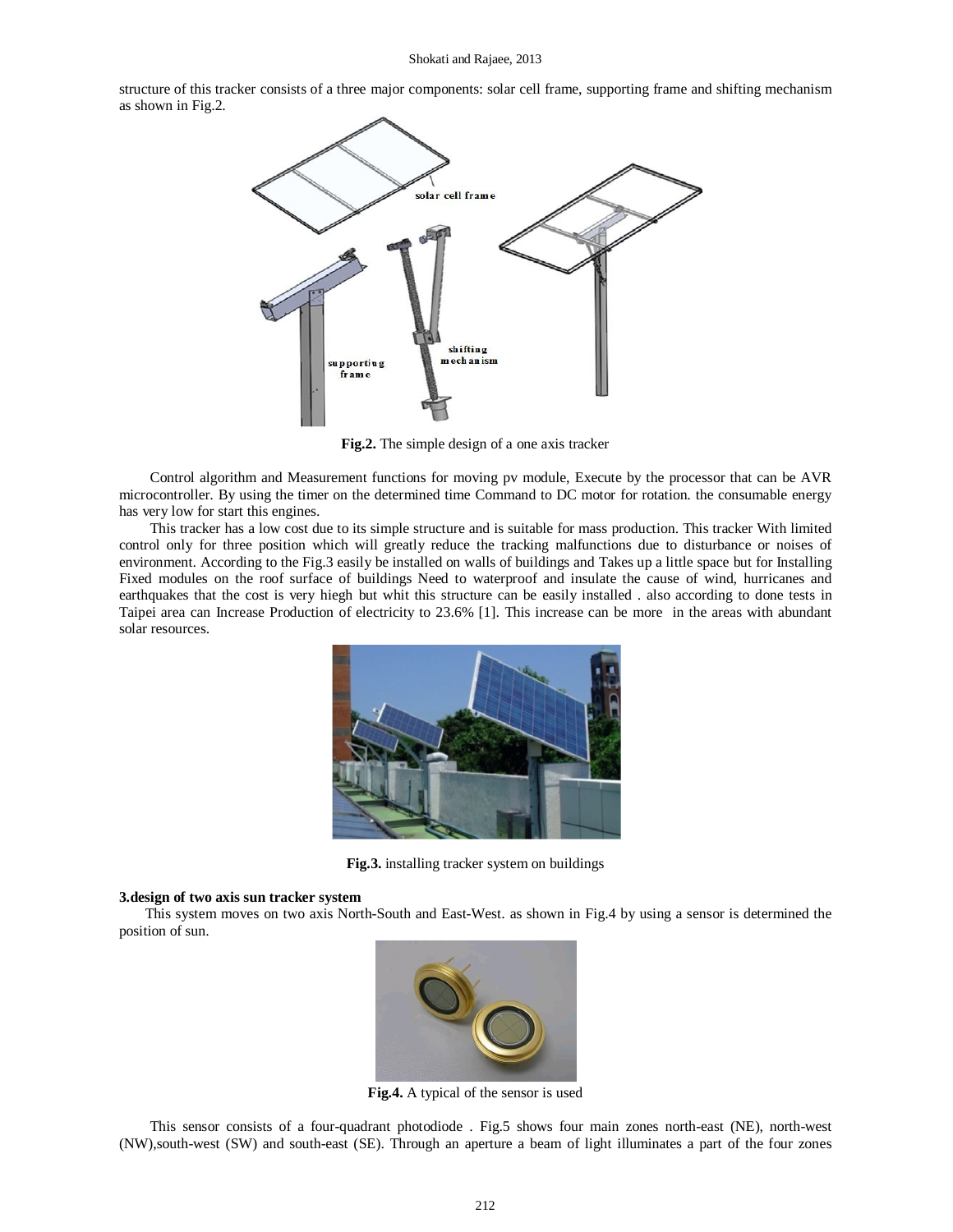(Fig.5). If the sun's position Changes the beam illuminates different positions of each quadrant and consequently produces different currents in the diode. The maximum amount of this currents is when the beam illuminates center of sensor. From output current is determined position of sun .



**Fig.5.** Sensor performance

Tracker system after finds the sun's location, will work In a closed loop. transfer function obtains from The block diagram as shown in Fig.6 [9].

where  $\varphi_s$  is the angle of the sun and  $\varphi_m$  is the angls of the rotation and subscript h is for axis HH (east–west motion) and subscript e is for axis EE(North-South motion).



**Fig.6.** Block diagram of the closed-loop performance two-axis tracker

The control unit is an AVR processor that Checks data's receive from sensor and With command to two dc motor, adjusts moudule direction so that the sun is placed in the center of the sensor. Also a pyrheliomete continuously Measures Vertical radiation that falls on the cell surface. measured radiation is given to a Comparison While The amount of radiation was less than 140  $\frac{w}{m^2}$  (The minimum amount of radiation in sunny conditions) Systems exits the dynamic search mode and automatically follow the sun in this situation EE axis as a pendulum moves between 20° and 100° and HH axis must be moved at about 15°/h (HH axis moves 180° in 12 hour on sunny day) and this axis takes pulses from a Pulse generator or micro processor processor . As soon as the sun appeared The system returns to previous state and Will track the sun's position. Table 1 shows the Actions taken by the tracker.

| <b>Action</b>         | Loop  | <b>Operation</b>                                                 |
|-----------------------|-------|------------------------------------------------------------------|
| <b>Return</b>         | open  | When HH axis reaches the west the mechanism returns to the east. |
| Dynamic search mode   | close | When the sun is visible follows position of the sun.             |
| <b>Automatic mode</b> | open  | In cloudy conditions HH Axis moves with constant velocity and    |
|                       |       | EE axis moves like a pendulum until the sun is visible.          |

According to the done tests by Neville [10] Solar energy absorbed by this system in the middle latitudes Can increase about 41% more than the fixed PV whit appropriate tilt angle. this tracker and Similar trackers that continuously follow the sun are faced with more error than the one axis tracker due to Sensor's error, Malfunctions in signal processing (due to disturbance or noises of environment) , etc.

#### **4. Design of a stand-alone solar PV system for comparative test**

Independent Photovoltaic systems (SLED) that are used for comparative tests consist of a photovoltaic module (PV) , a lead-acid battery to store the generated electrical energy at day time and a load (LED that discharge battery). Fig.7 shows a diagram of this SLED system[3] .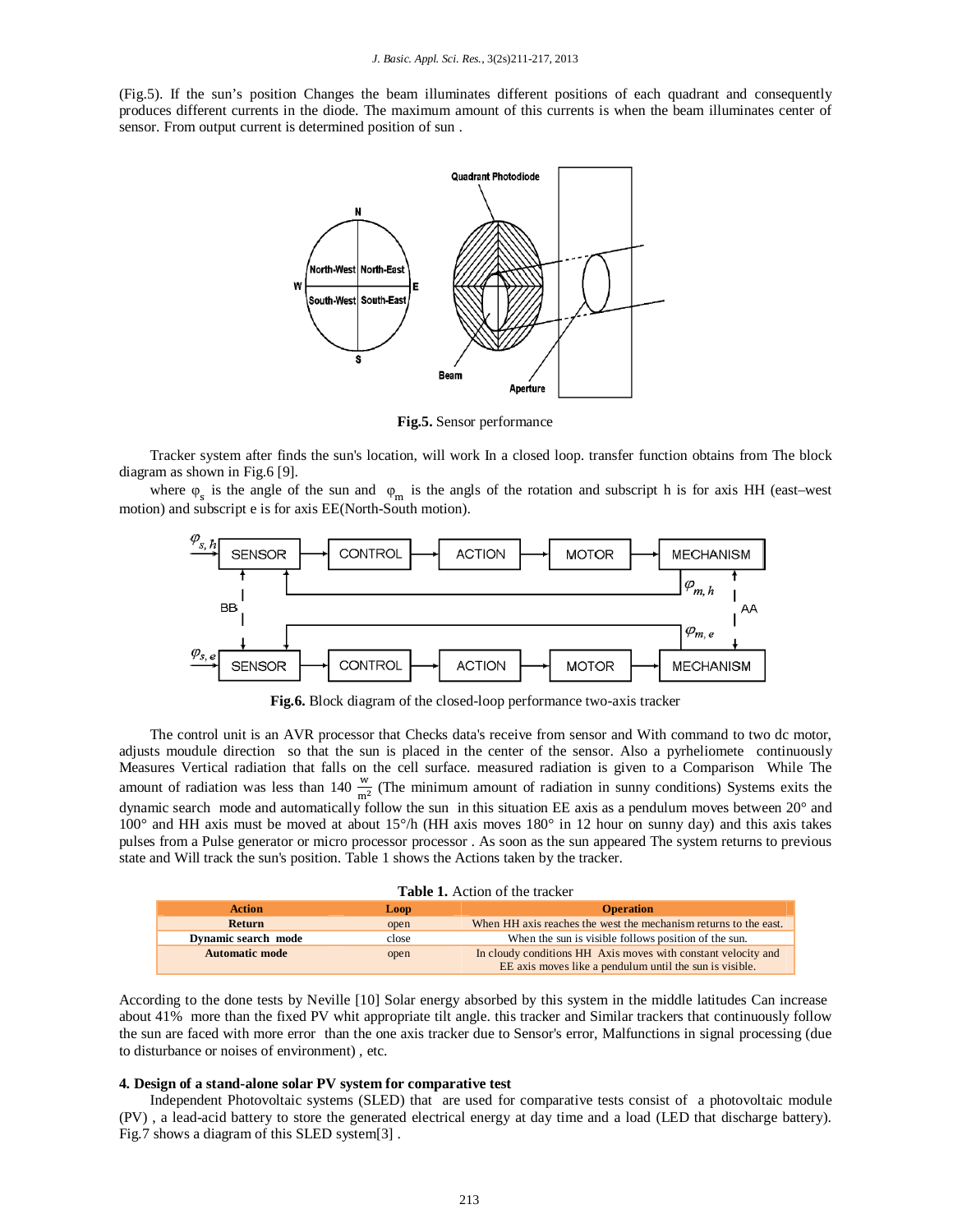

**Fig.7.** stand-alone solar PV system(SLED)

Pv module Generally for set at a maximum output power can be connected to a MPPT (maximum-power-pointtracking). MPPT calculates Maximum power that available to the module in the specific conditions, In fact finds The maximum power point of the modules for charging the battery and whit converting the output voltage to this point gives to the battery Maximum current. also can make The same conditions for DC consumers that is connected directly to the battery. The voltage which the module can produce maximum power is called maximum power point. maximum power is changed by fluctuation of solar radiation, environment temperature and Solar cell temperature.

In comparative tests conducted by Huang [4] for improve SLED's performance and Increasing Battery life by using pwm Modulation, is reduced Charge current and LED directly Is connected to battery with pwm technique.

#### **4.1.tests results**

In this comparative tests Increase the amount of energy generated by the tracker is calculated according to Equation.1.

$$
E_{inc} = \frac{power \, generation \, of \,pv \, equipped \, with \, tracker \, -power \, generation \, of \, fixed \, pv}{power \, generation \, of \, fixed \, PV} \tag{1}
$$

According to conducted tests by Huang [5] in Taipei area as shown in Fig.8 Amount of electricity produced by a one axis and the three positions tracker is 34.6% more than fixed PV modules also in this area daily Solar radiation on the surface of the module is about  $HT = 19.9$  MJ/m<sup>2</sup>day.

As is evident, power generated by the pv moudule equipped whit tracker is much higher than the fixed PV during the morning and afternoon. These two systems almost Follow a similar trend in noon.



05:00 06:00 07:00 08:00 09:00 10:00 11:00 12:00 13:00 14:00 15:00 16:00 17:00 18:00 19:00

**Fig..8** power generation of one axis and three position tracker and fixed PV

Also similar test result on 25 September 2010 suggests the increase of daily power generation is 35.6% whit daily Solar radiation HT = 18.5 MJ/m<sup>2</sup>day (sunny day). Also on 5 march 2010 whit daily Solar radiation HT = 11.7MJ/m<sup>2</sup>day (partly Weather cloudy) Increase the amount of power generated by one axis tracker is 35.8% .

For To evaluate long-term performance of one axis and three position tracker systems And the impact of climate change this systems have been examined From 2010 to 2011. However, some information is lost due to malfunctions recorder. The results of this test shows that The most increase in power generation of the tracker has been on 5 March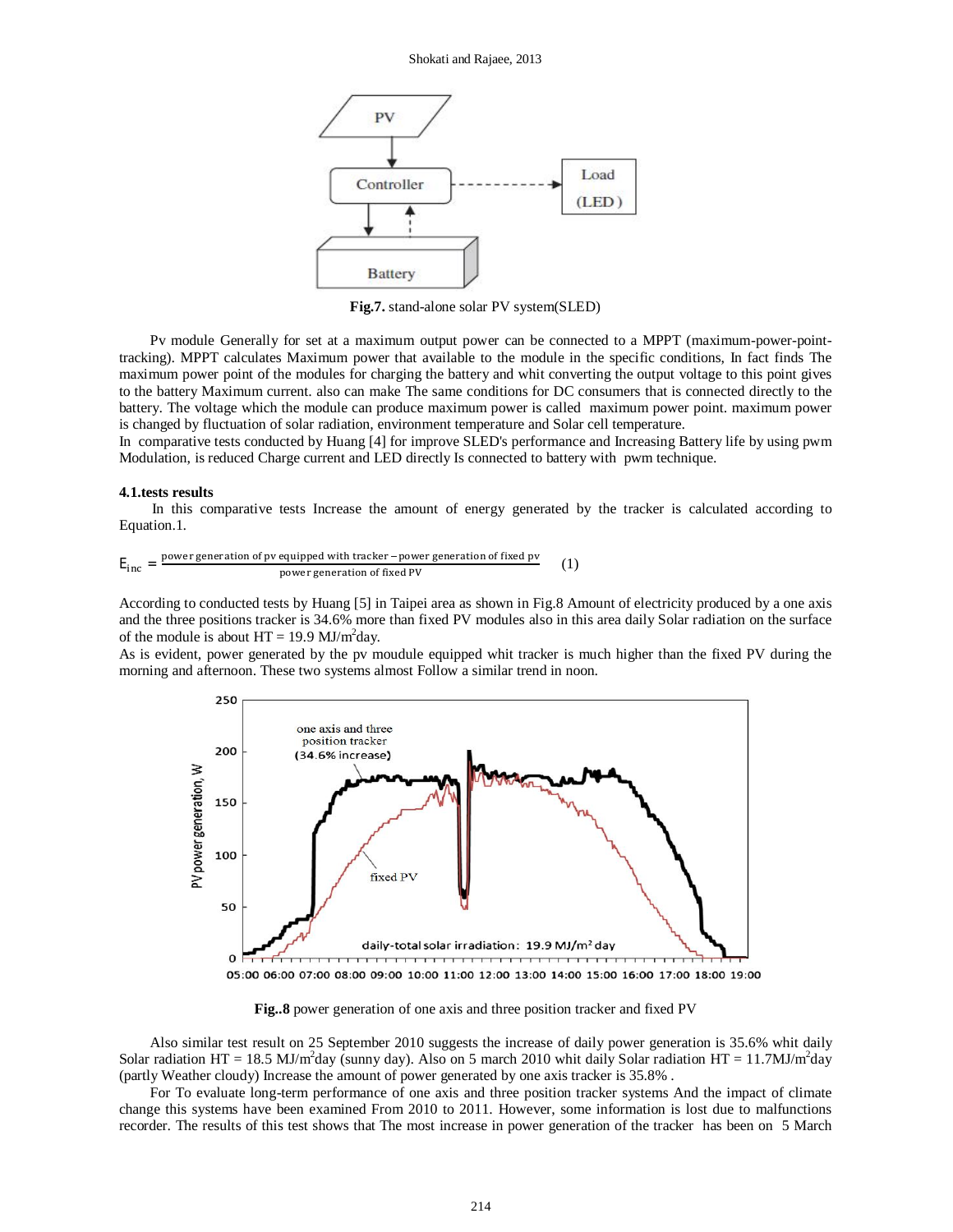2010 that The weather is partly cloudy and This increase could be due to the reflection of light from the sky, the clouds and the ground.

Fig.9 and Fig.10 shows daily performance of PV systems Equipped whit one axis tracker and fixed PV in March and September 2010 that respectively represents spring and summer seasons.



**Fig.10.** Compare power generation on September

Monthly test results show that increase of monthly power generation is between 18.5% to 28%. The average increase is 23.6% that operates Very close to two axis trackers that (24.5٪) Experiments by Huang and Sun [2].

According to the same tests for two axis tracker Experiments by Kacira in Turkey [6] Is expressed that the gross gain was 29.3% in solar radiation and 34.6% in power generation that operates as shown in Fig.8. So one axis tracker operates is very close to two axis tracker .

Chang [1] carried out a theoretical calculation of yearly gains for a one axis continuous tracking PV in central Taiwan and found that yearly gain is 28.5% that operates Very close to on axis and three position trackers Because in central Taiwan solar radiation is 20% more than taipei.So the single-axis tracker with three angular position operates very close to one axis tracker that continuously follows the sun.

The above results indicate that if one axis and three positions trackers use in areas with abundant solar energy resource that amount of average daily solar radiation is larger than 17MJ/m<sup>2</sup>day and as regards The average amount of annual solar radiation in the Taipei area is  $11 MJ/m^2$ day is expected that increase of power production reache to 37.5%  $(23.6 \times \frac{17}{10})$  $\frac{17}{10.7}$ ). This is very close to the dual-axis continuous tracking PV [6].

Also, according to recent research done by Koussa [8] experimentally has been shown that Two-axis tracking system produces energy little more than single-axis tracker. amount of Mentioned energy towards the construction costs, maintenance costs and Using more elements is negligible.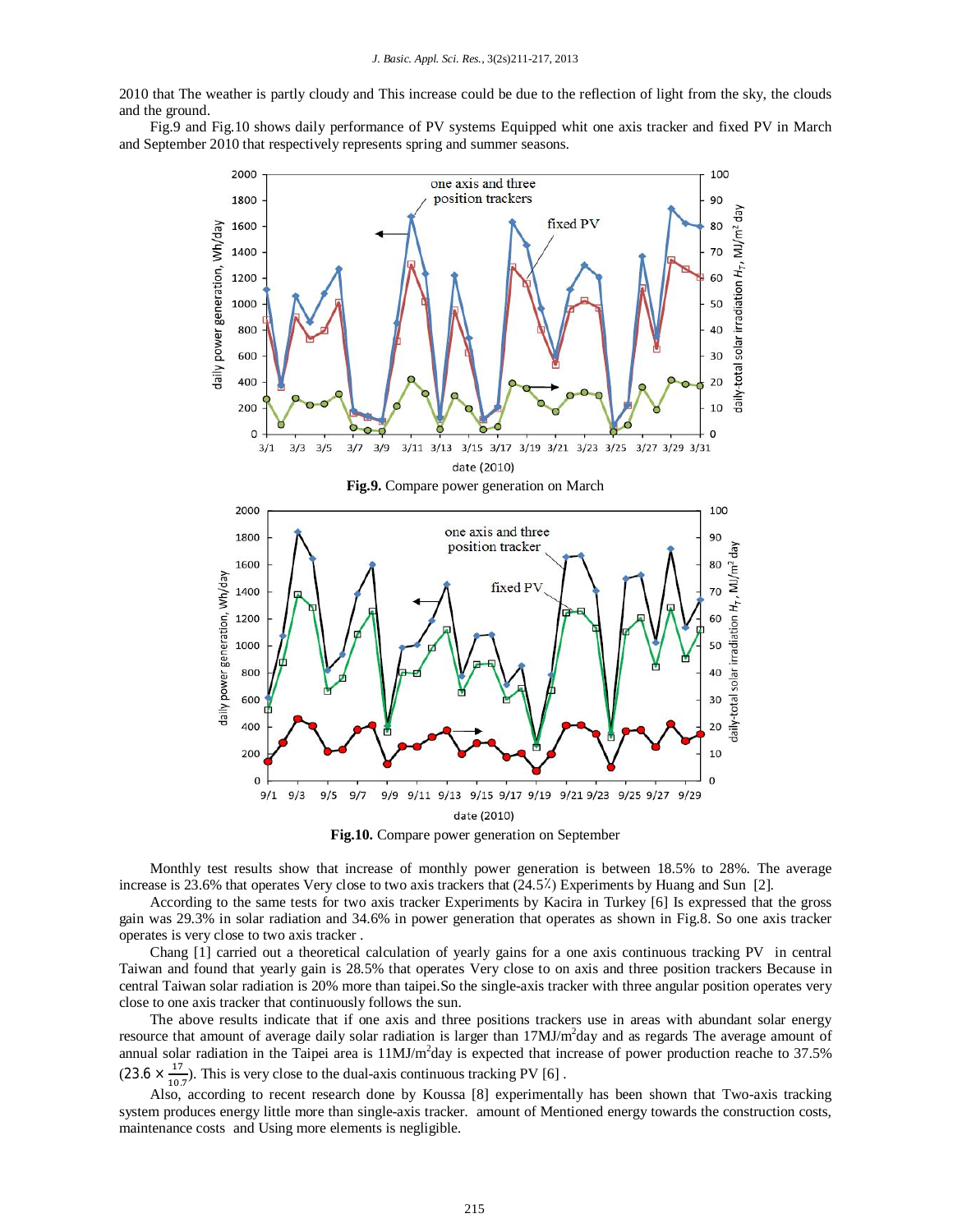#### Shokati and Rajaee, 2013

According to tests conducted by Gibson [7] In cloudy weather Increased energy reaches 50% compared with a twoaxis tracker in the same day.

# **4.2. Survey system performance reliability**

Solar cells must have lifespan more than 20 years therefore the reliability of the sun tracking is very important . The reliability problems may arise from the error of timer, malfunction system, impairment in Sensors Identification,controller failure due to disturbances or noises etc.

All one axis and two axis trackers that continuously follow the sun, Have complex structures, expensive and low reliability and Efficiency may be reduced in long-term.

Fig.11 shows that the test has been conducted for 11 months whit solar cell equipped with one axis and three angular position trackers [8] . Error is about 0.6 seconds per day, which equals 30 minutes in every 10 years that this error is acceptable.



**Fig.11.** Tracking error in 11 months

In another experiment, one axis and tree positions trackers Have been investigated for 13 months from 1 March to 1 May. as shown in Fig.13 In this period trackers movement Was faultless. However, in September 2010 has been faced a tornado with a maximum wind speed 50 meters per second. But there is no failure in the movements.



**Fig.12.** Survey tracker Motions within 13 months

In this experiment, Performance of LED as load is flawless and as shown in Fig.13 LED turns off earlier in midnight from 1 March to 10 March due to poor daily solar radiation.